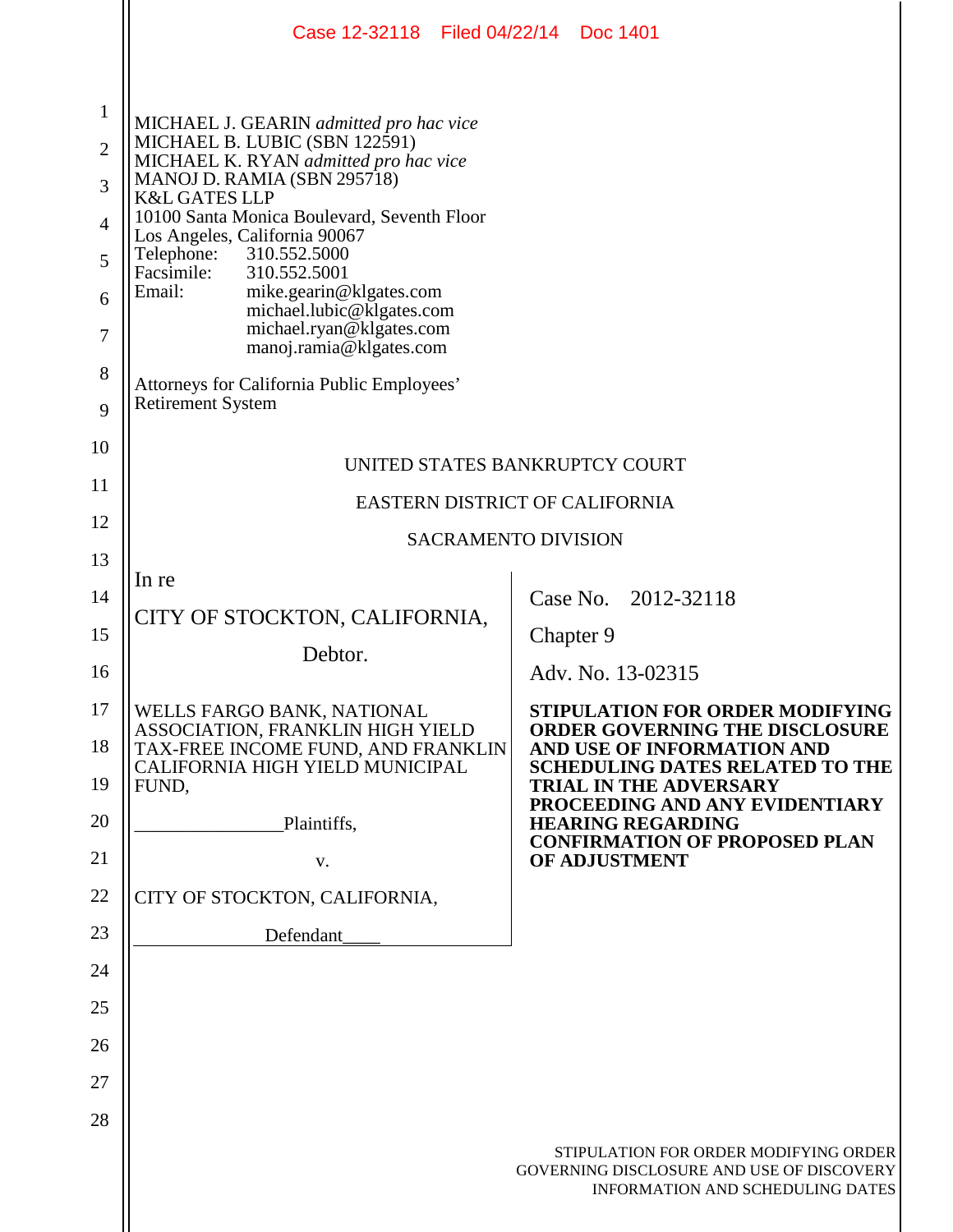## Case 12-32118 Filed 04/22/14 Doc 1401

The California Public Employees' Retirement System ("CalPERS" or "System") and the undersigned parties (collectively, the Parties), through their respective counsel, hereby stipulate to modify the Court's January 30, 2014, Order Modifying Order Governing the Disclosure and Use of Discovery Information and Scheduling Dates Related to the Trial in the Adversary Proceeding and any Evidentiary Hearing Regarding Confirmation of Proposed Plan of Adjustment [Docket No. 1242], which amends the Court's December 10, 2013, Order Governing the Disclosure and Use of Discovery Information and Scheduling Dates Related to the Trial in the Adversary Proceeding and any Evidentiary Hearing Regarding Confirmation of Proposed Plan of Adjustment [Docket No. 1224] (the "Scheduling Order") as follows: $<sup>1</sup>$ </sup> 1. CalPERS' deadline to file and serve a Direct Testimony Declaration of David R. Lamoureux setting forth testimony pursuant to ¶ 35(a) of the Scheduling Order (the "CalPERS Direct Testimony Declaration") shall be April 23, 2014. 2. The deadline for any Party to serve a written objection to the admission of all or any part of the CalPERS Direct Testimony Declaration shall be April 29, 2014.  $\overline{a}$  Unless otherwise specified herein, capitalized terms shall have the same meaning as used in the Scheduling Order. This stipulation is intended to change only the dates of the affected deadlines, and does not otherwise alter the Scheduling Order or the First Modification Order.